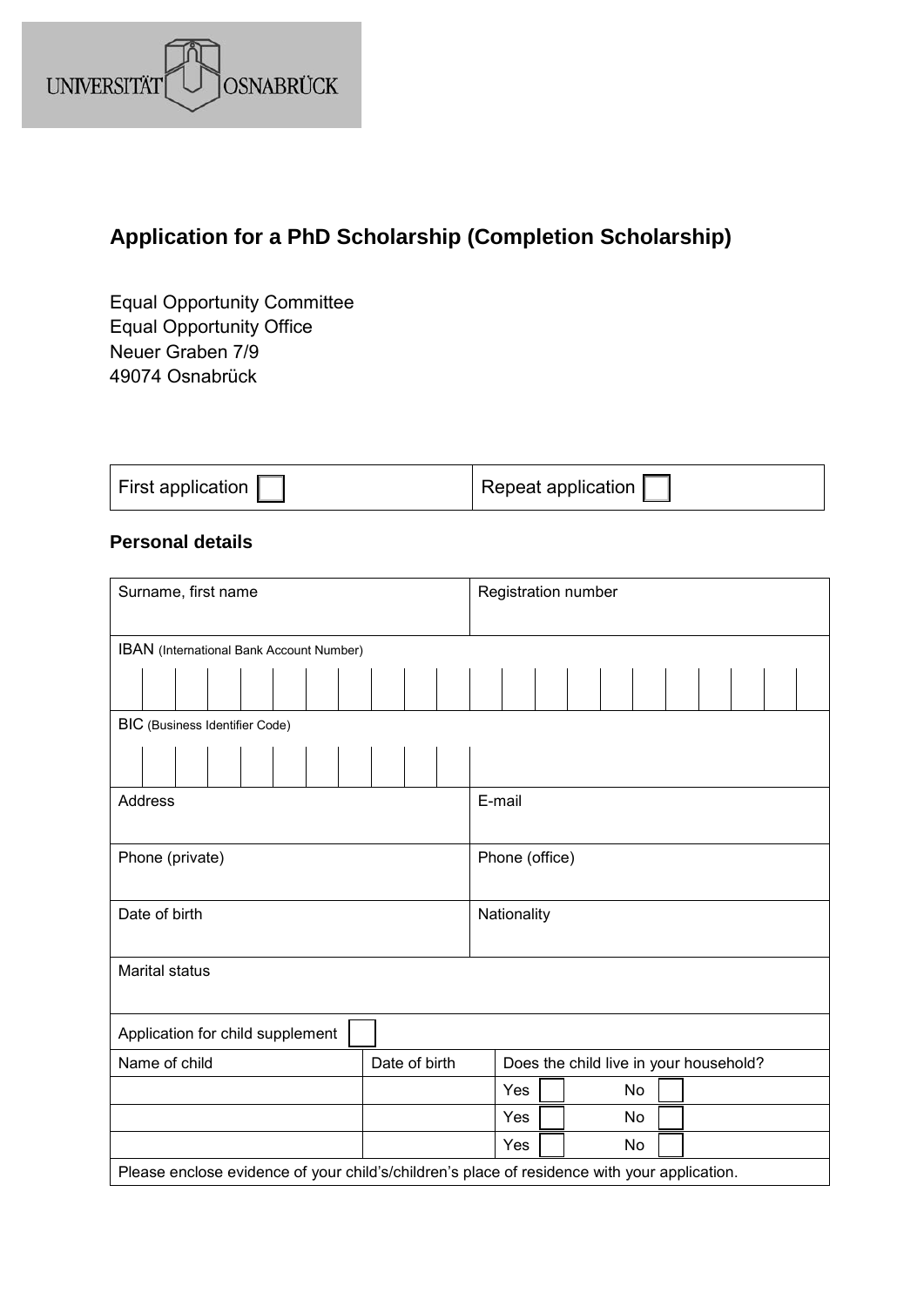# **Information about the scientific project**

| School                                           | Subject of your PhD |
|--------------------------------------------------|---------------------|
| Topic of your PhD thesis                         |                     |
|                                                  |                     |
|                                                  |                     |
| Date on which you started your PhD thesis        |                     |
|                                                  |                     |
| Date when you intend to complete your PhD thesis |                     |
|                                                  |                     |
| Requested duration of scholarship                |                     |
| from<br>to                                       | months<br>$=$       |
| First supervisor                                 |                     |
| Name                                             |                     |
| Department                                       |                     |
| University                                       |                     |
|                                                  |                     |
| Second supervisor                                |                     |
| Name                                             |                     |
| Department                                       |                     |
| University                                       |                     |
|                                                  |                     |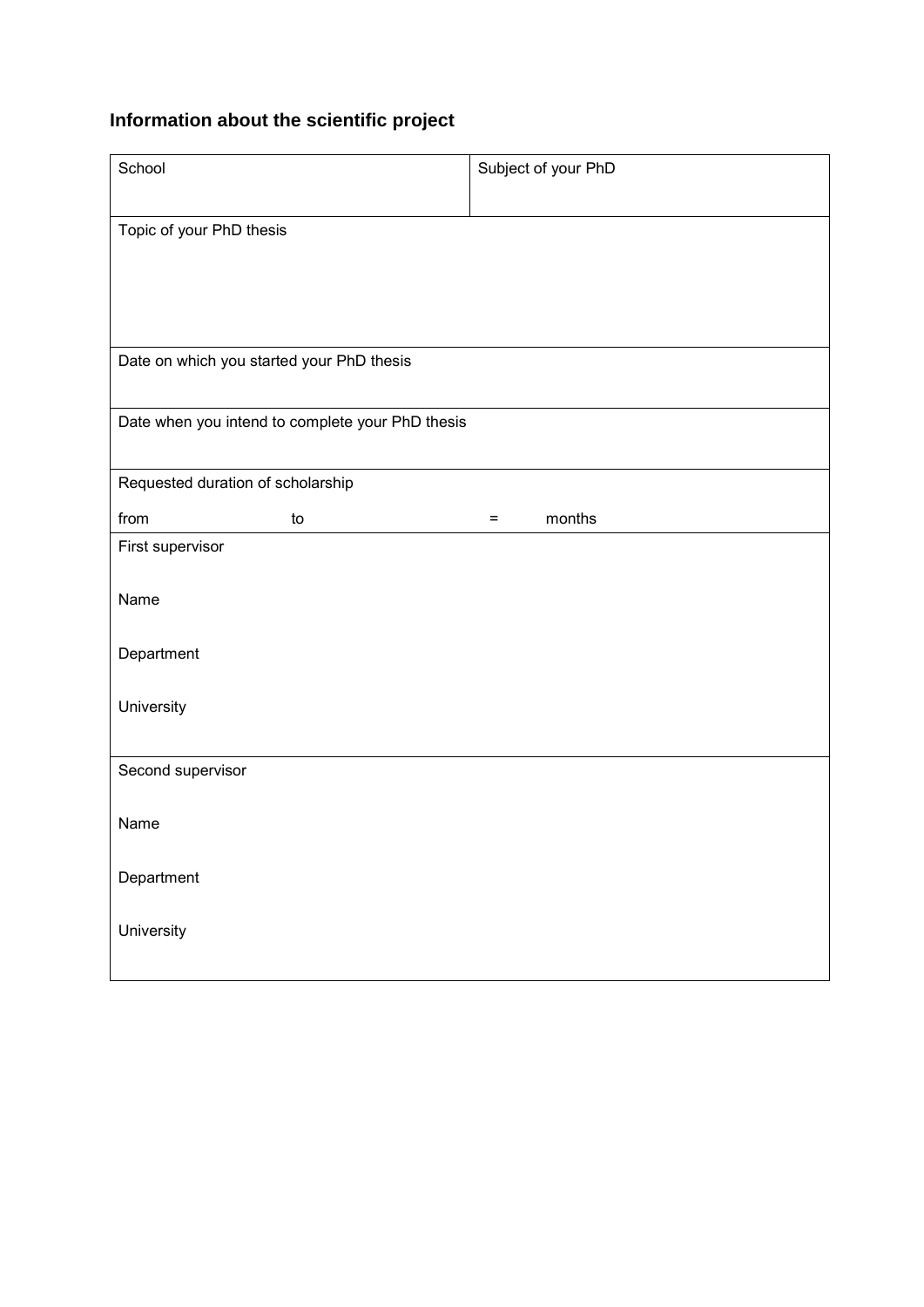# **Information about your academic career to date**

| Number of semesters spent doing your PhD:<br>semesters                                               |
|------------------------------------------------------------------------------------------------------|
| Total number of semesters spent at university:<br>semesters                                          |
| Scientific publications/lectures                                                                     |
|                                                                                                      |
|                                                                                                      |
|                                                                                                      |
|                                                                                                      |
|                                                                                                      |
|                                                                                                      |
|                                                                                                      |
|                                                                                                      |
| Scientific activities outside the university (please state the institution and period of employment) |
|                                                                                                      |
|                                                                                                      |
|                                                                                                      |
| Previous PhD funding, particularly publicly funded scholarships                                      |
|                                                                                                      |
|                                                                                                      |
|                                                                                                      |
| Awards/prizes                                                                                        |
|                                                                                                      |
| Participation in major conferences/meetings                                                          |
|                                                                                                      |
|                                                                                                      |
|                                                                                                      |
|                                                                                                      |
|                                                                                                      |
|                                                                                                      |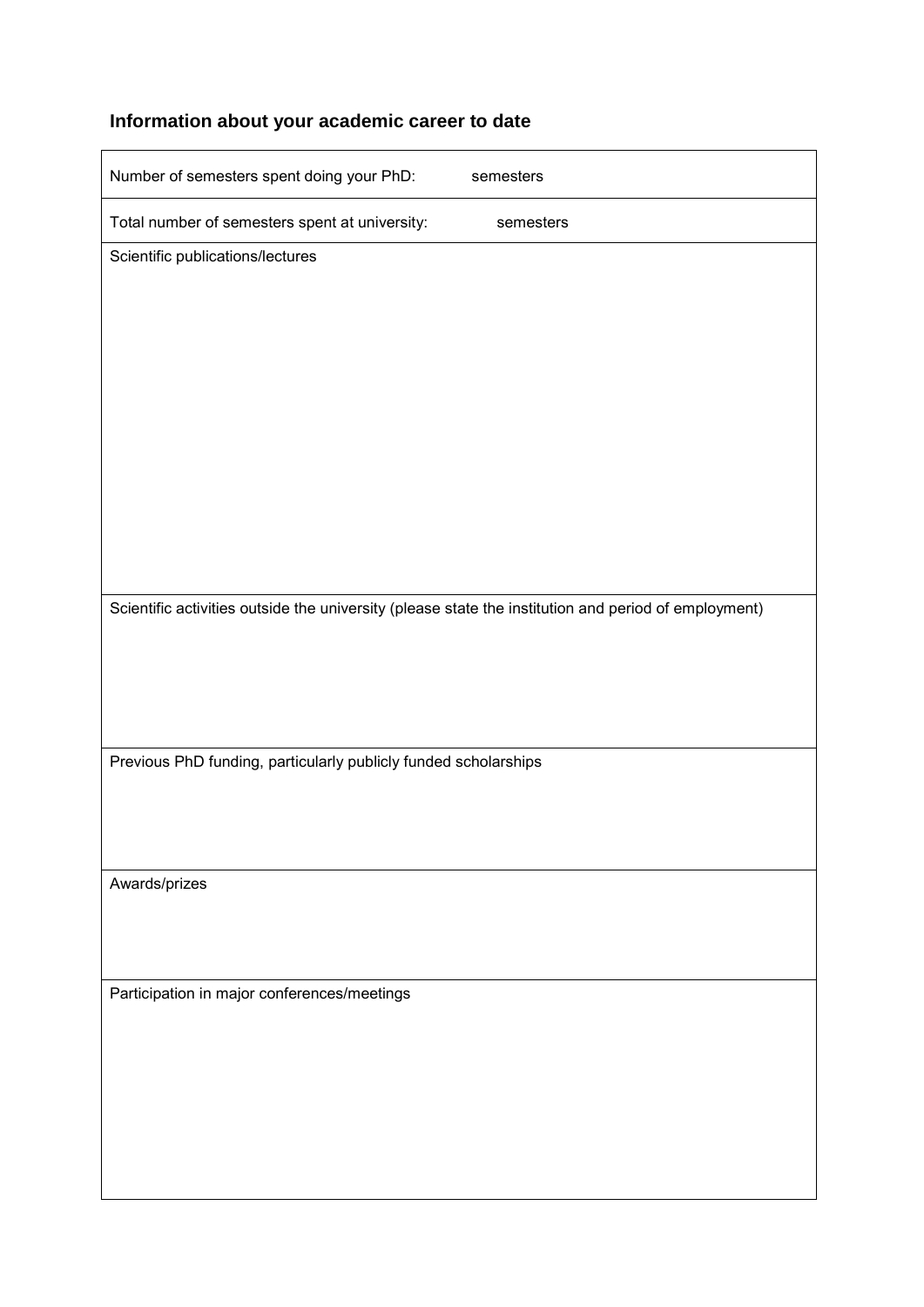#### **Enclosures:**

- 1. Completed form (bearing an original signature)
- 2. Copy of your university certificates
- 3. Covering letter explaining your reason for applying
- 4. Proof that you have started your PhD project and of previous financing/funding
- 5. Current table of contents of your PhD thesis clearly showing the work progress
- 6. Outline and explanation of the work schedule for the requested funding period
- 7. Curriculum Vitae
- 8. Supervisor's statement about the application for a Completion Scholarship: comprising the short questionnaire and a qualified statement by at least one supervisor. The supervisor shall send his or her statement directly to Osnabrück University's Equal Opportunity Committee.
- 9. Proof of your status as a member or staff member of Osnabrück University (e.g. copy of your student ID card, company ID card or employment contract)
- 10. Proof that children live in your household, if applicable
- 11. Declaration stating that the information given is correct